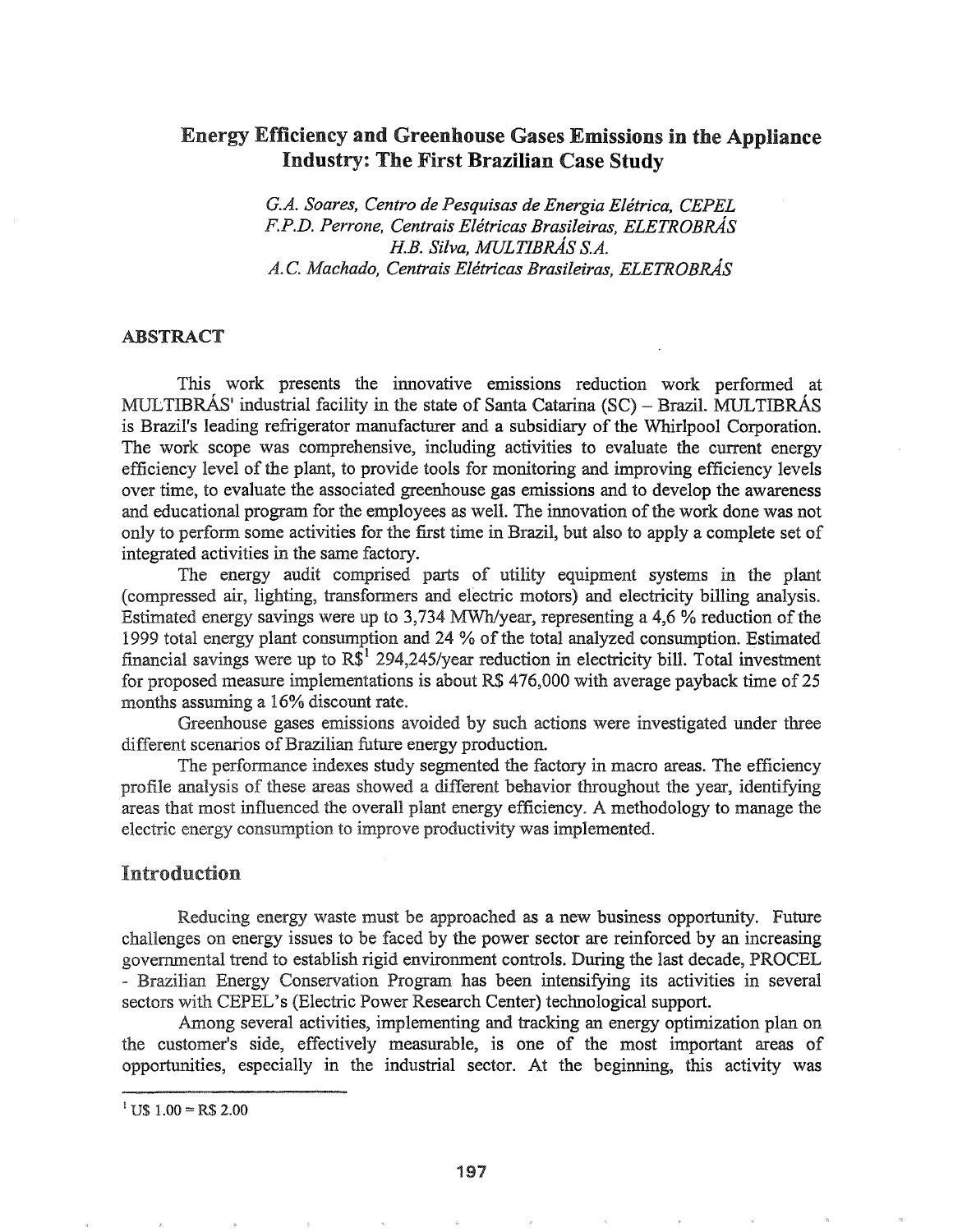developed based on acquired experience, having started up with energy audit typically in electric systems. Currently, monitoring and tracking tools go with performance indexes, and greenhouse gases emissions assessments are being added to this activity. A project like this one can only be successful if the industrial partner accepts energy efficiency as one of the core management values, as opposed to solely assessing the economic return for these types of projects in the same way as any other internal' project. In fact, this is the case of MULTIBRAS S.A., and its parent Whirlpool Corporation that is a member of the Business Environment Council of the Pew Center on Global Climate Change.

This paper describes the innovative experience of MULTIBRAs in its Joinville/SC plant. The project scope was designed to be comprehensive, anticipating activities not only to evaluate the current energy efficiency status, but also providing tools for its management. The first activity consisted of an energy audit to evaluate the current level of waste in the chosen subsystems in the Joinville/SC plant~ At the same time, a second activity was performed in order to establish a management energy group based on energy index monitoring and on the Energy Efficiency Measures Implementation Plan, which enable energy efficiency level continuous improvement. The third one was an environmental benefit evaluation in which were investigated the expected reduction in greenhouse gases emissions. To keep the employees' commitment with the project, it was concluded with an awareness and educational program. The aim of project methodology was to motivate replication in other areas in the same plant and for other industrial plants as well.

## **Energy Audit**

methodology used to accomplish the energy audit followed basically the following steps:

- $\triangleright$  Technical visit for general acknowledgement of industrial plant operation;
- $\triangleright$  Plant production data and technical documentation surveys;
- $\triangleright$  Plant energy consumption analysis;
- $\triangleright$  Equipment data survey and information on operation cycles ;
- $\triangleright$  Lighting and air conditioning system survey;
- $\triangleright$  Equipment and plant facilities measurements;
- $\triangleright$  Analysis of all gathered data;
- $\triangleright$  Final report issue and presentation;

The energy audit was subdivided into several distinct systems, such as lighting system, electric motors, transformers, refrigeration and air conditioning, compressed air, equipments' operation cycle and electric energy billing analysis.

## Performance Indexes for Energy Management

The implementation of energy management in Joinville's industrial facility through the indexes and targets plan may highlight the forward thinking nature of the appliances sector in the country from now on, especially because this is the first plant to implement such an approach in BraziL The production process analysis was accomplished by segmenting the plant into 12 sections. The following step was to develop a measurement plan, which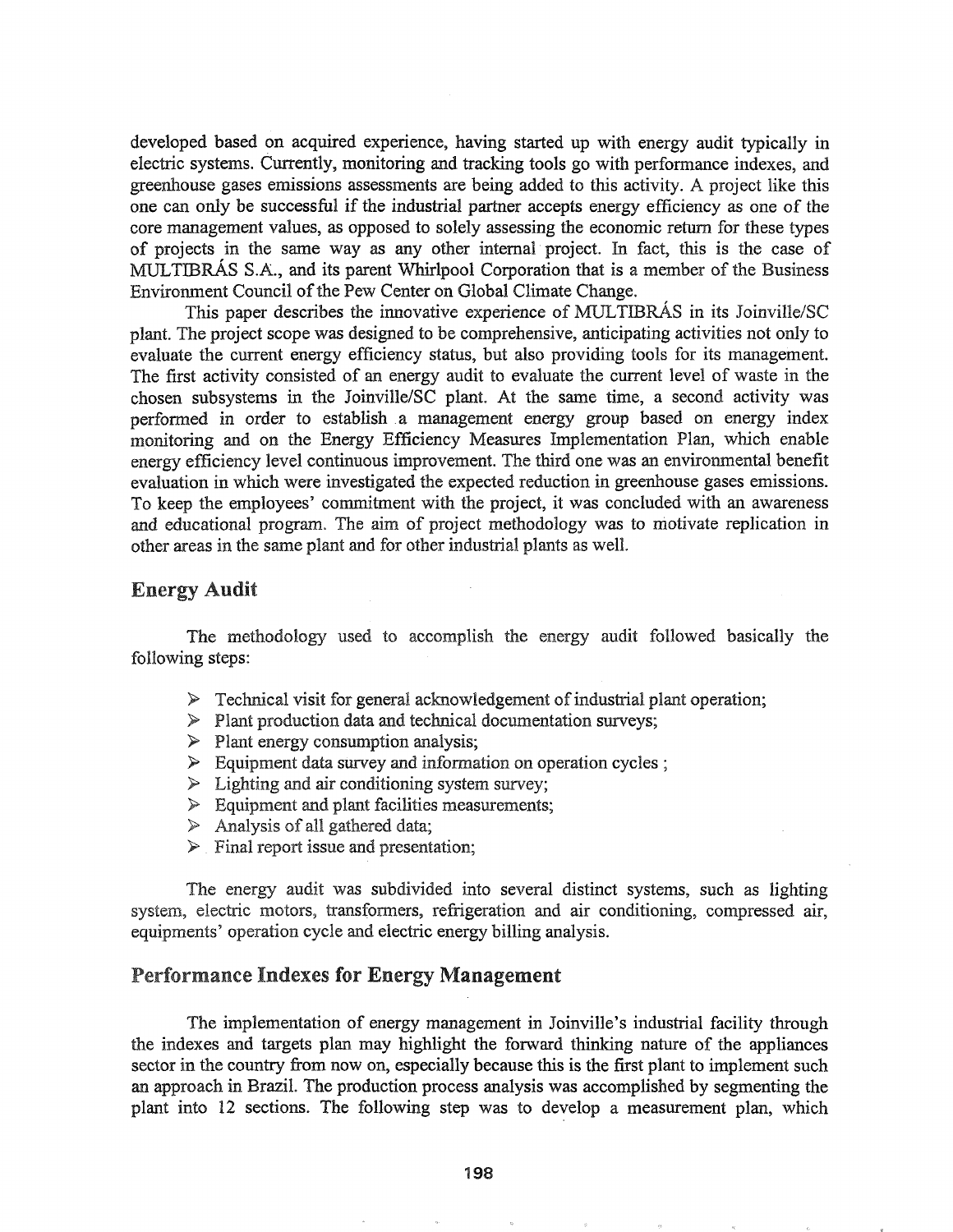consolidated the chosen indexes, both in the short and medium tenn~ For each section, a manager was assigned to be responsible for the energy target. The complete energy management methodology is shown in Figure 5.

The linear regression analysis concerning consumption and production required the withdrawal of some data from historical sources, in order to obtain a reliable correlation factor. This paper presents the results of efficiency profile analysis of the global plant, Factory II and Factory III, which are called the main macro areas.

# Environmental Impacts - Evaluation and Assessment (estimated in terms of greenhouse gases emissions reductions).

Calculating and correlating the environmental benefit from the energy savings, in tenns of greenhouse gases emissions reduction, is an important innovation. Three different scenarios were developed and the underlying logic for each scenario is as follows.

The basic assumptions for the three scenarios were:

- $\triangleright$  Base Year 1998- chosen to be consistent with PROCEL's study about CO<sub>2</sub> equivalent emissions caused by Brazilian electric energy generation (Rovere and Americano 1999);
- $\triangleright$  The source of all electrical energy consumed by MULTIBRAS is the Brazilian interconnected power system which generated around 308 TVVh in 1998 and produced 19,020 kton of  $CO<sub>2</sub>$  equivalent emissions in that year according to a PROCEL study;
- $\triangleright$  MULTIBRÁS (Joinville Plant) consumed almost 76,000 MWh in 1998. Considering 15 % as the average transmission and distribution electrical losses, the Brazilian power system had to produce around 90,000 MWh only to supply MULTIBRÁS consumption. Therefore, 5.518 kton of greenhouse gases emissions were associated with the MULTIBRÁS electric energy consumption. This would amount to 55 thousand tons in a ten year's planning horizon, considering as if the plant consumption and the electricity mix remained constant;
- This saved energy would require the generation of 4393 MWh, assuming the same average losses of 15%.  $\geq$  The energy savings obtained through the implementation of ELETROBRÁS/CEPEL and MULTIBRÁS energy efficiency actions were
- $\triangleright$  This energy savings, when obtained, means that MULTIBRAS would reduce or avoid the emissions of  $271$  tons of  $CO<sub>2</sub>$  equivalent in the atmosphere each year (assuming that both the energy savings and the generation profile remained constant)..

Given these preliminary assumptions, three scenarios were developed for the emissions associated with the MULTIBRAS plant. In the first one, the low emissions scenario, it was assumed that the electricity supply to MULTIBRAS comes from the Brazilian interconnected power system with the 1998 source generation mix (considering electrical energy from different sources) and this assumption was frozen throughout the timeframe of the study. This assumption, clearly unrealistic, served to provide a low emissions scenario as it was based on predominantly hydroelectric generation for the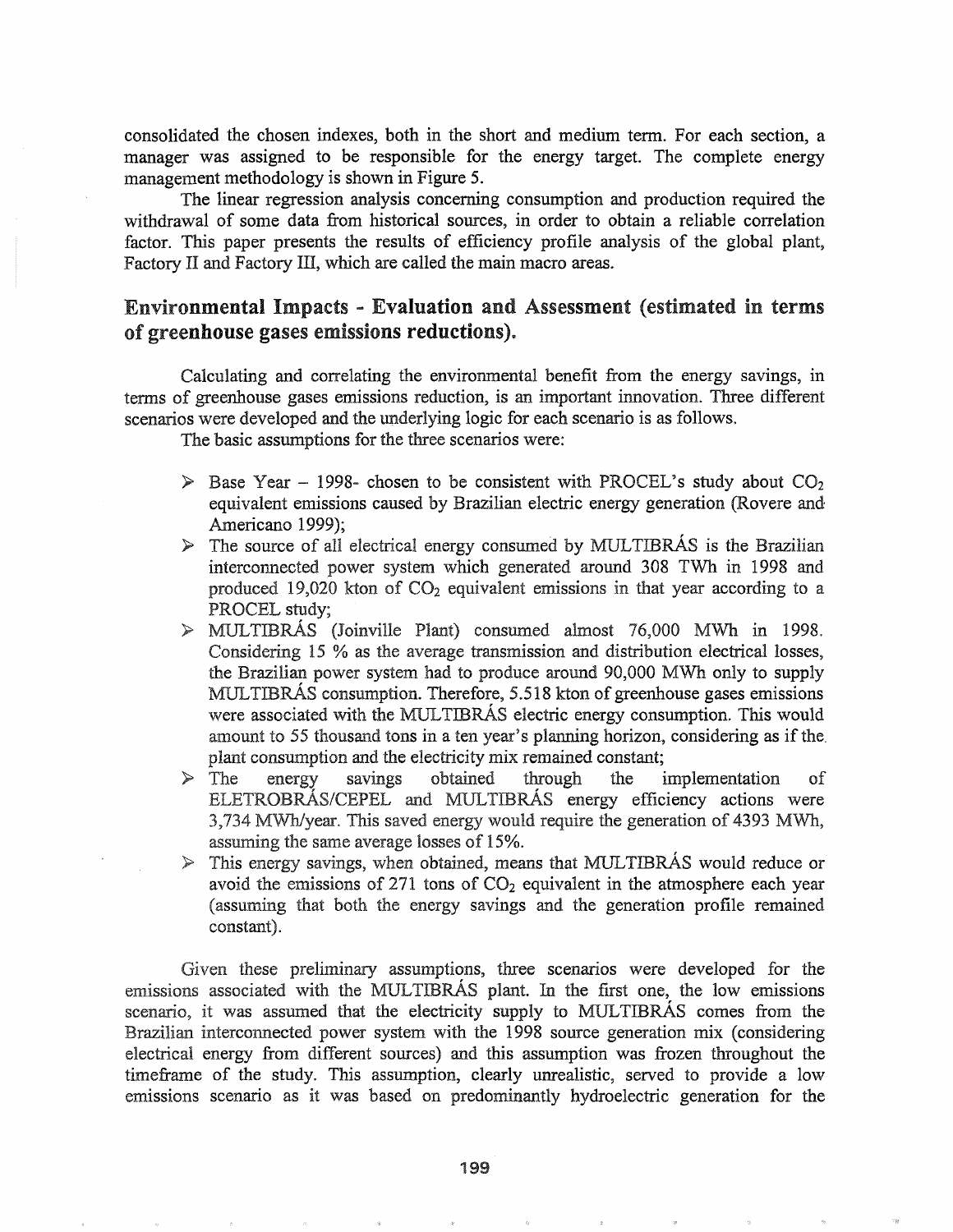Brazilian power sector. In PROCEL's study (Rovere and Americano 1999) all power plants emissions were accounted for, including the hydroelectric plant emissions, which are very low if compared to thermal plants' ones. Although there is a recent evidence that certain Amazon hydro plants, in fact, can generate non-negligible amounts of greenhouse gases emissions.

The second scenario is considered the high emissions one. It supposes that the energy savings obtained from 2001 through 2002 come from the Brazilian power sector as in the preceding scenario, e.g., with the same 1998 generation mix. It has the same initial characteristics as the first (for the years 2001 and 2002), but it is assumed that the basic generation source changes drastically from 2003 on. In that year, according to the ELETROBRAs' Ten Years' Expansion Plan (ELETROBRAs 1999), the Joinville natural gas thermal plant starts in operation. This plant will be geographically close to the MULTIBRAs Joinville plant, and will supply the local expansion of electricity consumption. In this second scenario it is assumed that the energy saved by MULTIBRAS Joinville plant, beginning in 2003, would come from that plant. This is based on the following rationale: when factories expand their energy needs, they increase the electricity demand, and this stimulates the increasing of energy supply through the building of new plants. Therefore, the virtual energy provided by the energy efficiency projects competes with the new sources of real energy, postponing the entrance in operation of new plants. In this sense the avoided energy consumption derived from energy conservation is equivalent to the real energy coming from the new plants. The additional energy to supply a possible MULTIBRAS plant expansion can be thought of as coming from the Joinville gas plant.

In this second scenario, therefore, a natural gas plant would supply the saved energy. That is why it was considered as the high emissions scenario. In this case, all avoided emissions, from 2003 on, would come from a thermal plant. This is also an unrealistic scenario, because that single thermal plant would necessarily produce not all the MULTIBRAs plant electric energy consumption as the Brazilian power system is interconnected. In light of the difficulties with both the high and low emissions scenarios, it was felt that a medium emissions scenario should be added.

Accordingly the third scenario – the medium emissions one - in which the emissions avoided by the energy efficiency actions vary each year, because each year new plants enter into operation, regarding the energy source profile forecasted in the ELETROBRÁS' Ten-Years' Expansion Plan (ELETROBRAs 1999). The electricity source "composition" of each avoided kWh and each ton of equivalent  $CO<sub>2</sub>$  reductions, therefore, change each year during the time frame of the emission evaluation study.

In the Achieved Results section, the results for the three scenarios are presented. In all three, the energy savings were constant because they derived only from the complete implementation of ELETROBRÁS/CEPEL's measures. These measures arose from studies performed in about 20% of the total area of the MULTIBRAs plant. Therefore, it was estimated that the total energy savings and emissions reductions would be five times greater in case energy efficiency measures were extended and implemented in the whole plant.

### Achieved Results

As the evaluation of the electric transformers indicated that energy conservation measures applied to this equipment were unfeasible, they were excluded from this paper, as they don't contribute to the energy efficiency at all. The energy audit included about 19% of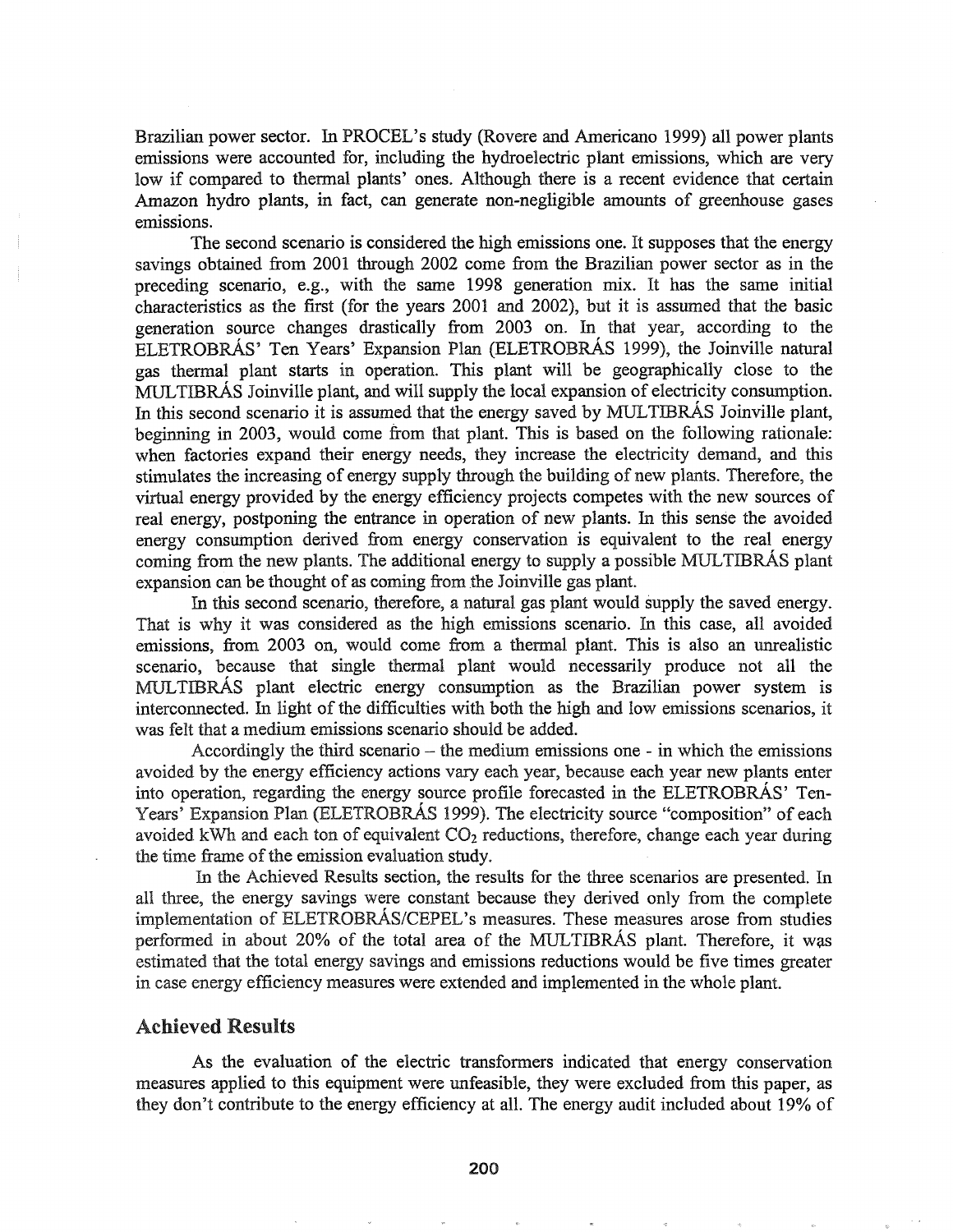the electric power consumed in Joinville's industrial plant. The estimated energy savings (SOARES,  $\overline{G}$ , et al. 2000) were up to 3,734 MWh/year, representing a reduction of about 24% for the analyzed areas or 4.6 % of the 1999 MULTIBRAS energy total consumption. In financial tenns, the estimated savings was up to R\$ 294,245/year, representing a reduction of 5.3% in the electric energy cost. The total investment was estimated about  $R\$ {5476,000}^1. The average time of payback was up to 25 months assuming a discount rate of  $16\%$ . The payback times were much shorter for the air-compressed system.

Table 1 shows the results of the energy audit per analyzed equipment system. The avoided emissions calculations were based on the more conservative scenario, scenario 1.'

| <b>Analyzed Item</b>                         | ANNUAL SAVINGS |                        | $\overline{{\rm CO}_2}$<br><b>AVOIDED</b> | Investment        | Payback <sup>2</sup> |  |  |  |
|----------------------------------------------|----------------|------------------------|-------------------------------------------|-------------------|----------------------|--|--|--|
|                                              | (kWh)          | <b>(RS)</b>            | ton / year                                | (R <sub>s</sub> ) | (months)             |  |  |  |
|                                              |                | compressed air         |                                           |                   |                      |  |  |  |
| Inlet air<br>temperature<br>reduction        | 60,000         | 4,046.00               | 4.4                                       | 4,000.00          | 14                   |  |  |  |
| Leakage<br>elimination                       | 1,392,000      | 93,888.00              | 101.0                                     | 70,000.00         | 11                   |  |  |  |
| Centralized<br>control                       | 440,000        | 29,674.00              | 31.9                                      | 32,000.00         | 16                   |  |  |  |
| Total                                        | 1,892,000      | 127,608.00             | 137.3                                     | 106,000.00        | $\overline{12}$      |  |  |  |
|                                              |                | <b>Electric Motors</b> |                                           |                   |                      |  |  |  |
| Replacement of<br>used motors                | 187,287        | 12,631.00              | 13.6                                      | 26,757.00         | 34                   |  |  |  |
| Pumps Turn-off                               | 383,815        | 25,885.00              | 27.8                                      | 6,900.00          | 4                    |  |  |  |
| Total                                        | 571,036        | 38,516.00              | 41.4                                      | 33,655.00         | $\overline{13}$      |  |  |  |
|                                              |                | Lighting               |                                           |                   |                      |  |  |  |
| Lamps &<br>reactors<br>Replacements          | 650,993        | 43,703.00              | 47.3                                      | 130,000.00        | 40                   |  |  |  |
| <sup>3</sup> Lamp Retrofit<br>in deposits    | 619,747        | 84,418.00              | 45.0                                      | 206,119.00        | 53                   |  |  |  |
| Total                                        | 1,270,740      | 128,121.00             | 92.3                                      | 336,119.00        | 45                   |  |  |  |
| <b>Summation of all recommended measures</b> |                |                        |                                           |                   |                      |  |  |  |
| Total                                        | 3,733,776      | 294,245.00             | 271                                       | 475,774.00        | 25                   |  |  |  |

Table 1. Summary of the Results of Energy Audit

<sup>&</sup>lt;sup>1</sup> US\$  $1.00 =$  R\$ 2.00

<sup>&</sup>lt;sup>2</sup> For a discount rate of 16%.

<sup>&</sup>lt;sup>3</sup> The audit recommendations regarding the lighting system motivated MULTIBRAS' technical group to develop a retrofit study on lamps.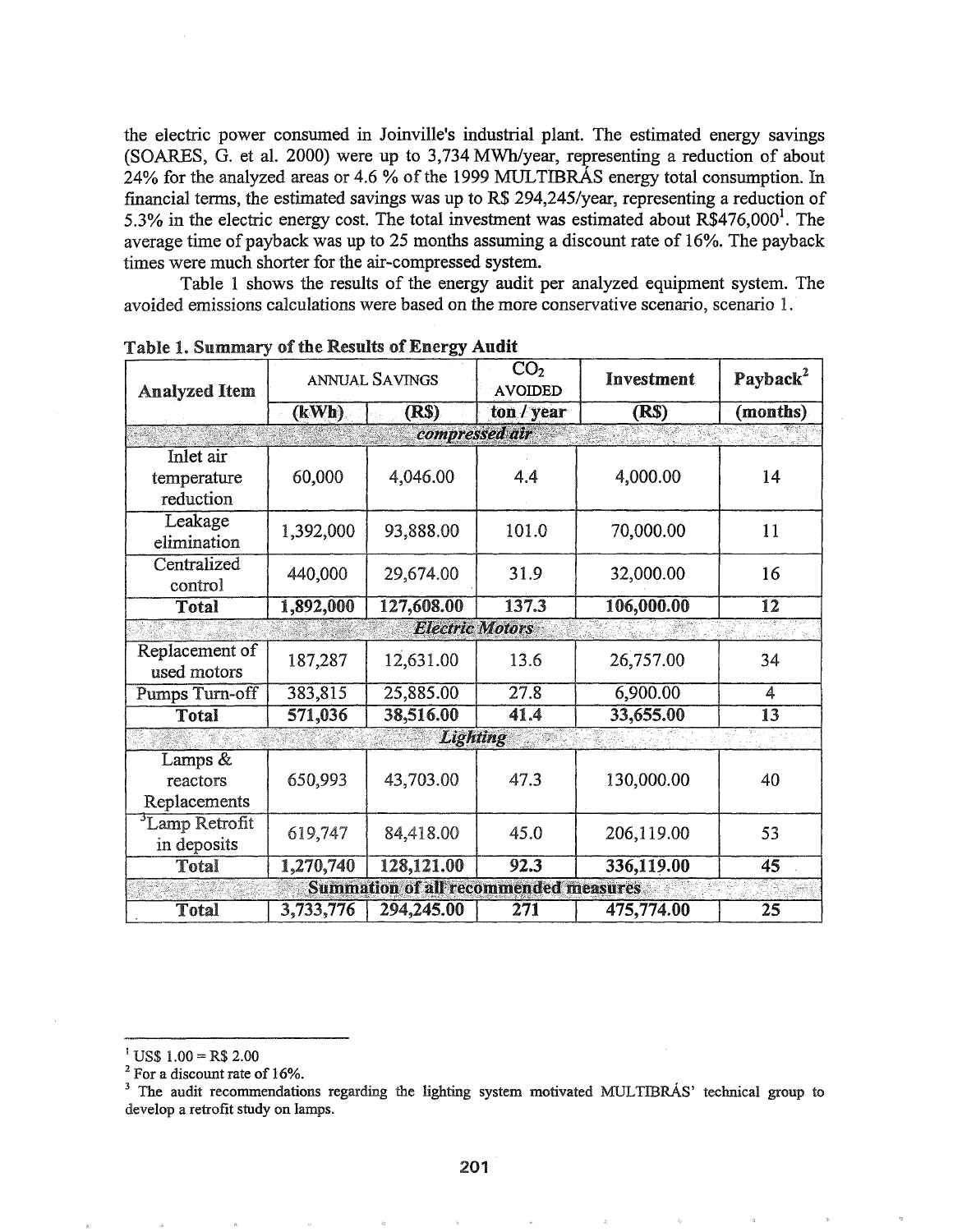Figure 1 illustrates the share profile of each system in the total estimated energy savings by ELETROBRÁS/CEPEL and MULTIBRÁS' audit. The main contributions came from the air-compressed and the lighting systems.



Figure 1. Share on the Energy Savings per System of the Energy Audits

Figure 2 shows the perfonnance profile of the global Joinville's plant. These values represent the energy consumption behavior (relation between the real and forecasted consumption), in a monthly basis, related to the background. For instance, the global plant can be considered inefficient in a certain month, related to the background, if the value is positive, e.g., it consumed more energy than was forecasted. Some results of the study to implement the performance indexes are shown in Figures 2, 3 and 4. They are related to the whole plant, Factory II and Factory III. The other nine areas are not included in this paper as they are not necessary to present the energy management methodology.

The following comments arise from the indexes analysis:

- $\triangleright$  Joinville's plant in 1999 exhibited different efficiency behaviors along the year. In first semester, there were sudden changes of efficiency. In Jan/99, the plant improved its efficiency in 15.53% regarding the consumption background, and in the following month (Feb/99), this index became 16,11% worse than the background. On the other hand, in the second semester, the indexes changed less but they still showed some degree of inefficiency status almost all the time.
- $\triangleright$  Factory II's behavior led to the conclusion that this factory dominated the energy efficiency profile of the entire plant. The expressive share of this sector in MULTIBRAs' Joinville plant total consumption explained this.
- $\triangleright$  Factory III's profile showed a positive performance, operating efficiently for 11 months, demonstrating that it should be not the first priority in the energy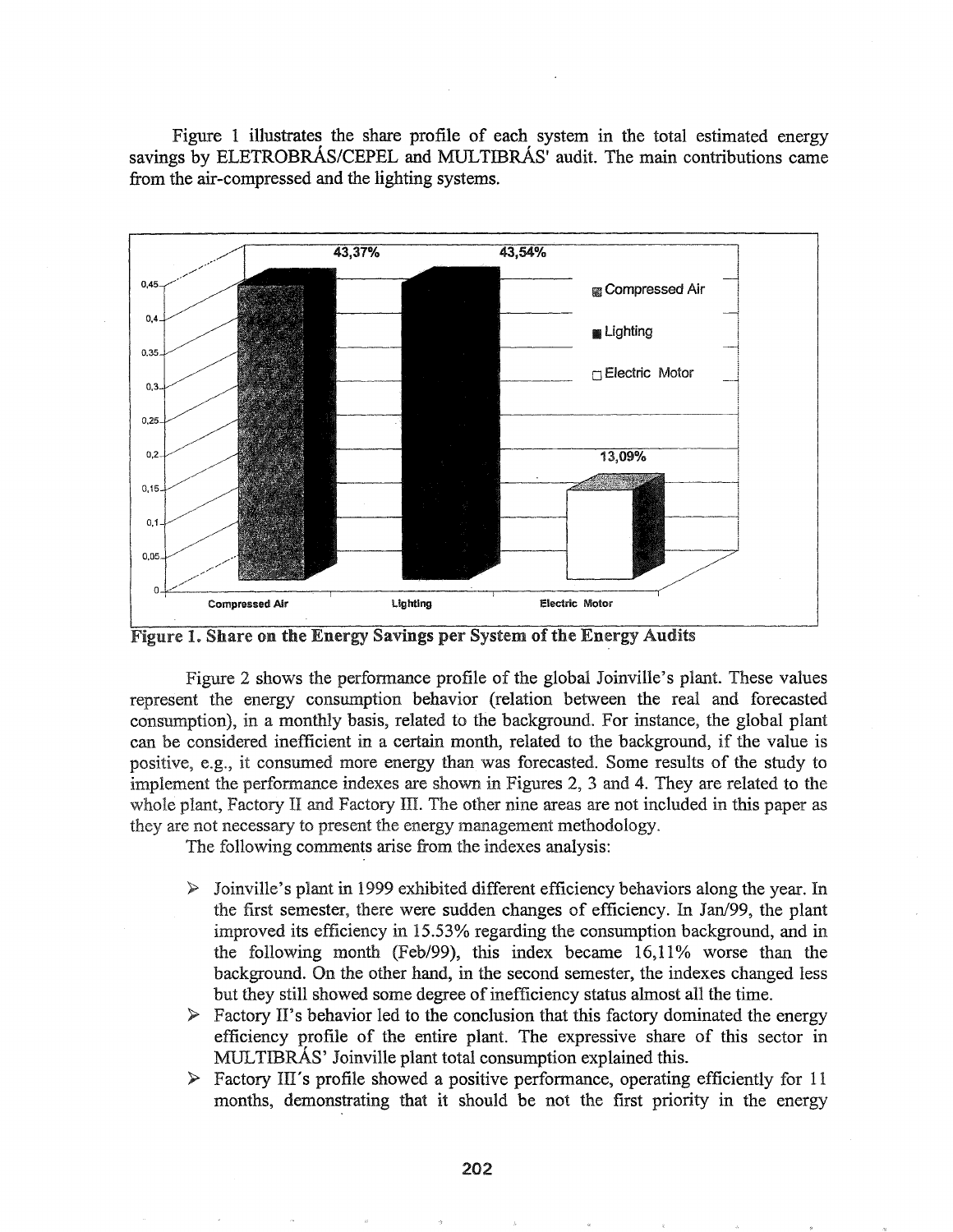conservation plan. This behavior could be explained by the characteristics of more modern facilities compared to a small mix of manufactured products.

A better understanding of Factory II's behavior will be possible when the measurement plan inside it is implemented. This action will allow the identification of the energy "villains".



Figure 2. MULTIBRAS' Global Energy Efficiency Profile - Year 99



Figure 3. Factory II Energy Efficiency Profile - Year 99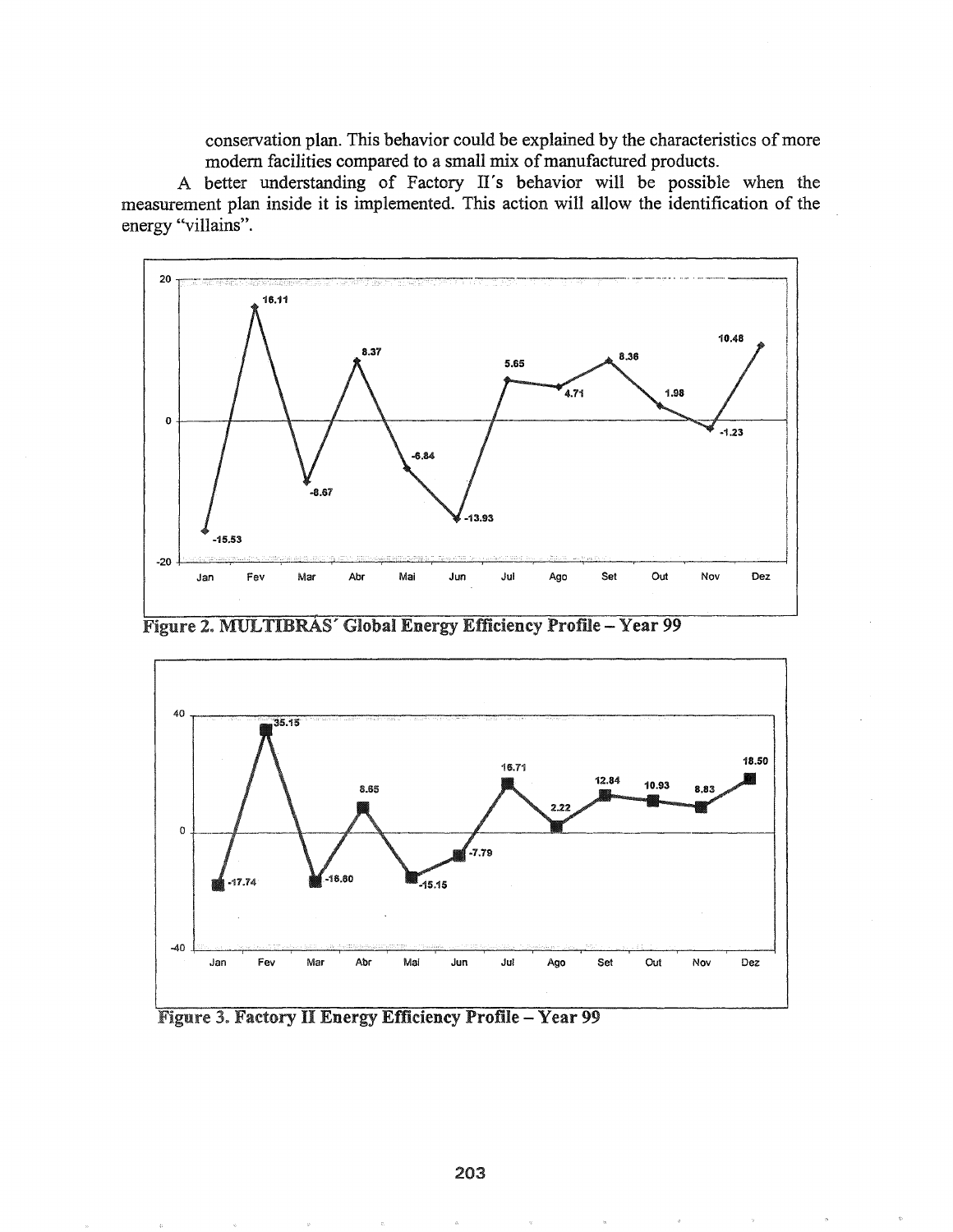

Figure 4. Factory III Energy Profile - Year 99

For each selected area, a manager was assigned to receive the index monthly and to be responsible for figuring it out. The follow-up of this index will increase the productivity by greater understanding of the reasons of inefficiency in a certain month as well as establishing targets for next months. Figure 5 summarizes the complete energy management process.

With respect to greenhouse gases emissions evaluation, Table 2 summarizes the assumptions under the three different scenarios and their results.

| Scenario   | Characteristics of generation     | Definition                                      | Avoided<br>emissions<br>(ton/year) |
|------------|-----------------------------------|-------------------------------------------------|------------------------------------|
| Scenario 1 | Remain hydraulic in the same      | $\overline{2001}$ to $\overline{2010}$ – mix of |                                    |
| Low        | percentage levels of the base     | generation remained the                         | 2710                               |
| scenario   | year                              | same of 1998.                                   |                                    |
| Scenario 2 |                                   | $2001$ and $2002 - hydraulic$                   |                                    |
| High       | Full thermal after 2003           | and 2003 to 2010                                | 6573.2                             |
| scenario   |                                   | thermal expansion                               |                                    |
| Scenario 3 | $2001$ to $2010$ , the mix of the | Changes based on Ten                            |                                    |
| Medium     | generation changes itself year    | Years' Expansion Plan of                        | 3837.9                             |
| scenario   | by year                           | <b>ELETROBRÁS</b>                               |                                    |

| Table 2. Estimation of Avoided Equivalent CO <sub>2</sub> Emissions in Ten Years |  |  |  |  |  |  |
|----------------------------------------------------------------------------------|--|--|--|--|--|--|
|----------------------------------------------------------------------------------|--|--|--|--|--|--|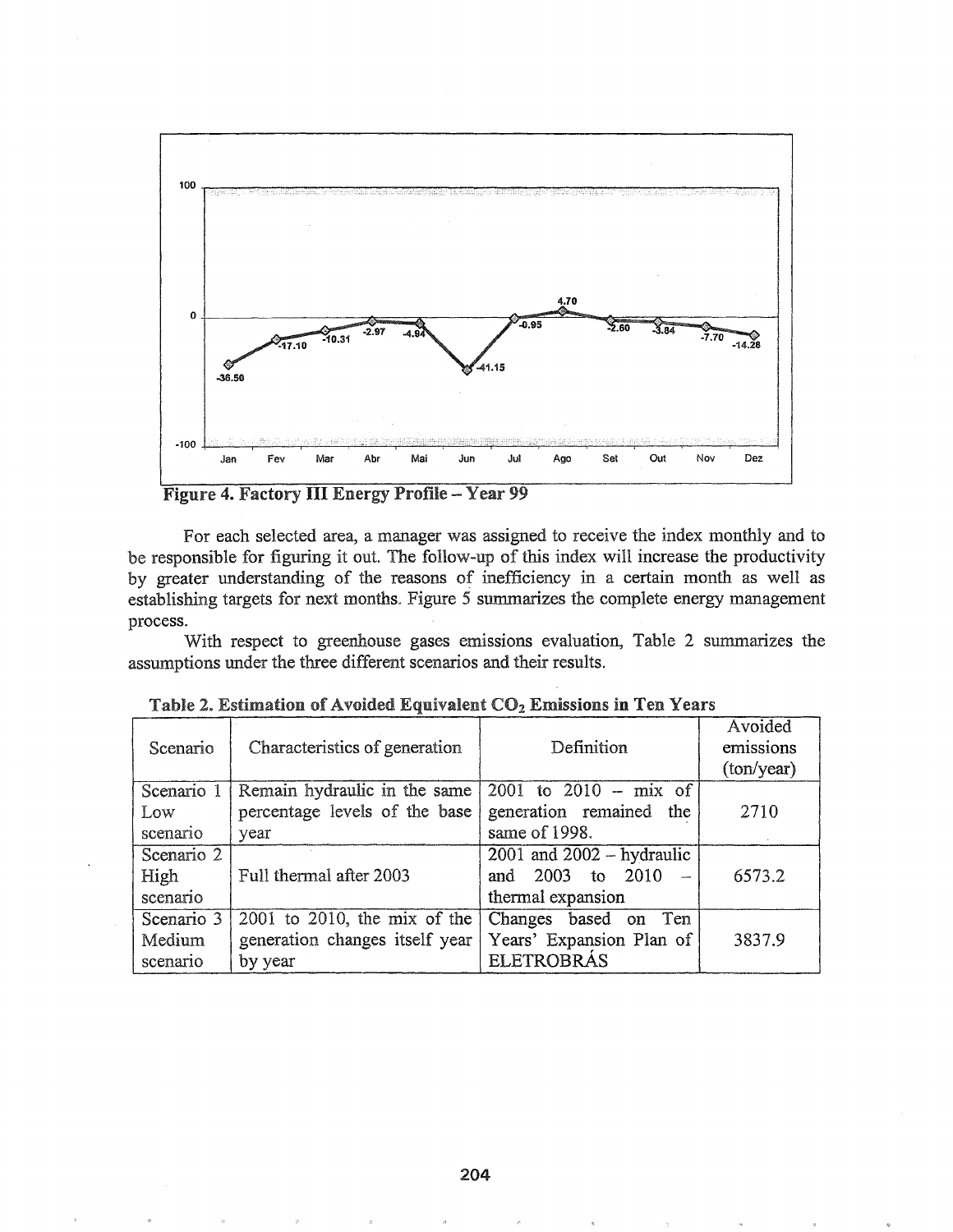



Figure 6 shows the evolution of the accumulated avoided emissions of  $CO<sub>2</sub>$  along the ten reference years. Scenario 1 must be considered the most conservative, as the changes of the power sector reflect a change in the generation mix toward more thermal. Some specialists, arguing that the generation's expansion will be almost completely thermal have defended scenario 2, considered as a "high scenario" in this paper. Scenario 3, reflecting the national generation expansion planning (ELETROBRAs 1999), is believed to be the most realistic, however the specific energy supply of a certain industrial unit can have different source composition from the electric power grid as a whole. The total potential of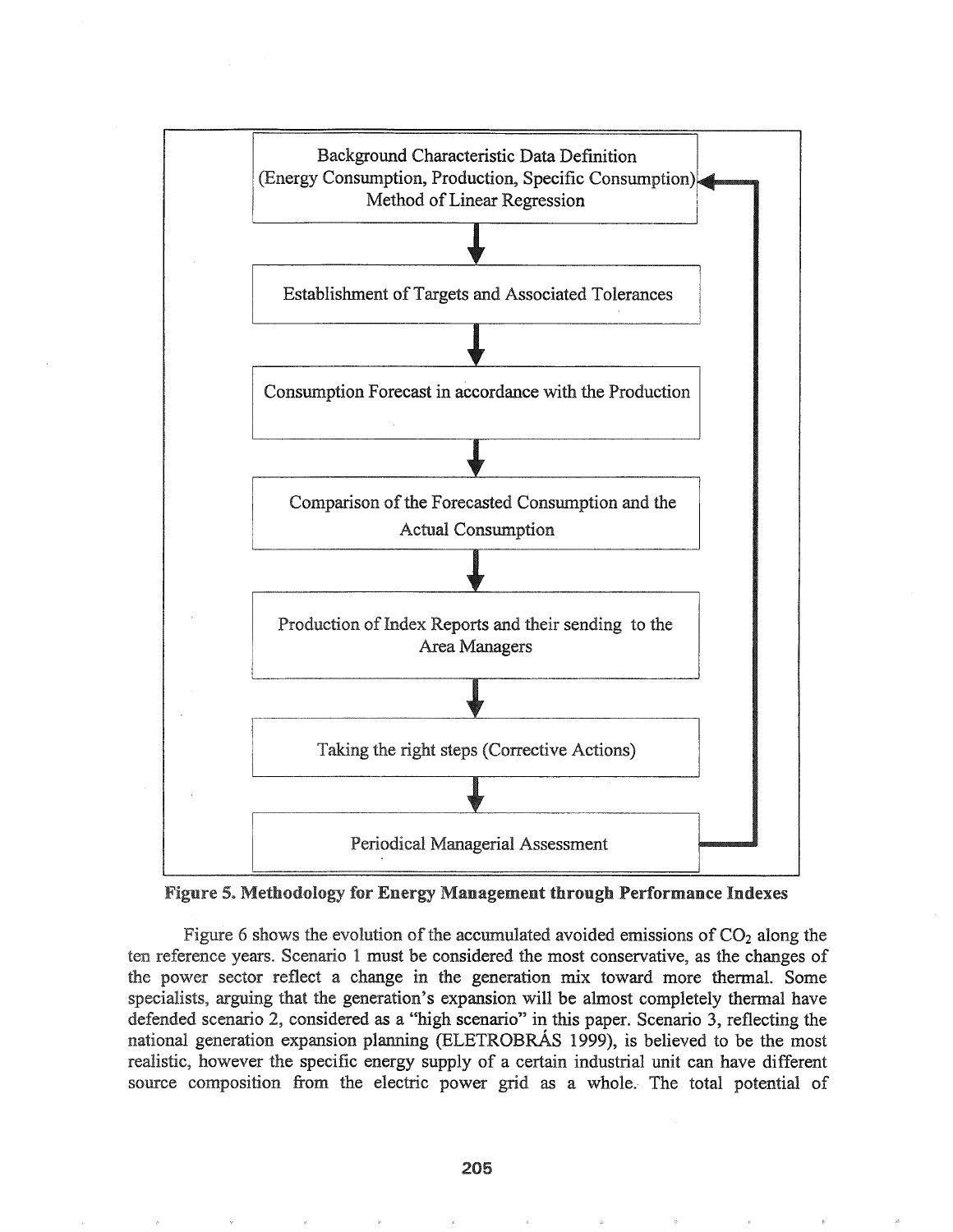accumulated tons of equivalent  $CO<sub>2</sub>$  avoided in 2010 for Scenario 3 in the Joinville's plant would be up to 11,513, if measures of efficiency are extended to the entire facility.



Figure 6. Accumulated Avoided Emissions Evolution along the Three Scenarios

The success of the awareness and educational program on energy efficiency was strongly associated with the explanation of the "reasons" for developing it. To make the involved employees aware, two 8 hours workshops took place in MULTIBRAs' facilities. The activities based on pedagogical techniques were carried out. Dynamic group task, discussions and games dealt with important issues such as the Brazilian energy panorama, environmental and energy concepts and principles as well as their relation to energy efficiency and human behavior changes were among the ideas presented. The qualified information about the reason for energy conservation activities consolidated the motivation for, and willingness to fully adopt the measures implementation plan. This pre-work also affirmed the commitment to continue the necessary actions to achieve the expected results.

### **Energy Efficiency Measures Implementation Plan**

MULTIBRÁS developed an implementation plan of the recommended measures. They were divided into short, medium and long-term actions. The classification was based on the execution time, short meant less than 1 year, medium between 1 and 3 years and long more than 3 years. The audit recommended 25 technical actions. From this total, 20 were considered feasible to implement. Among them, 10 actions were defined as short term, 6 defined as medium term and 4 as long term. The measures per system were distributed as 4 tasks in the lighting system, 3 in the air compressed system, 11 in the tower cooling system and 2 in the measurement plan.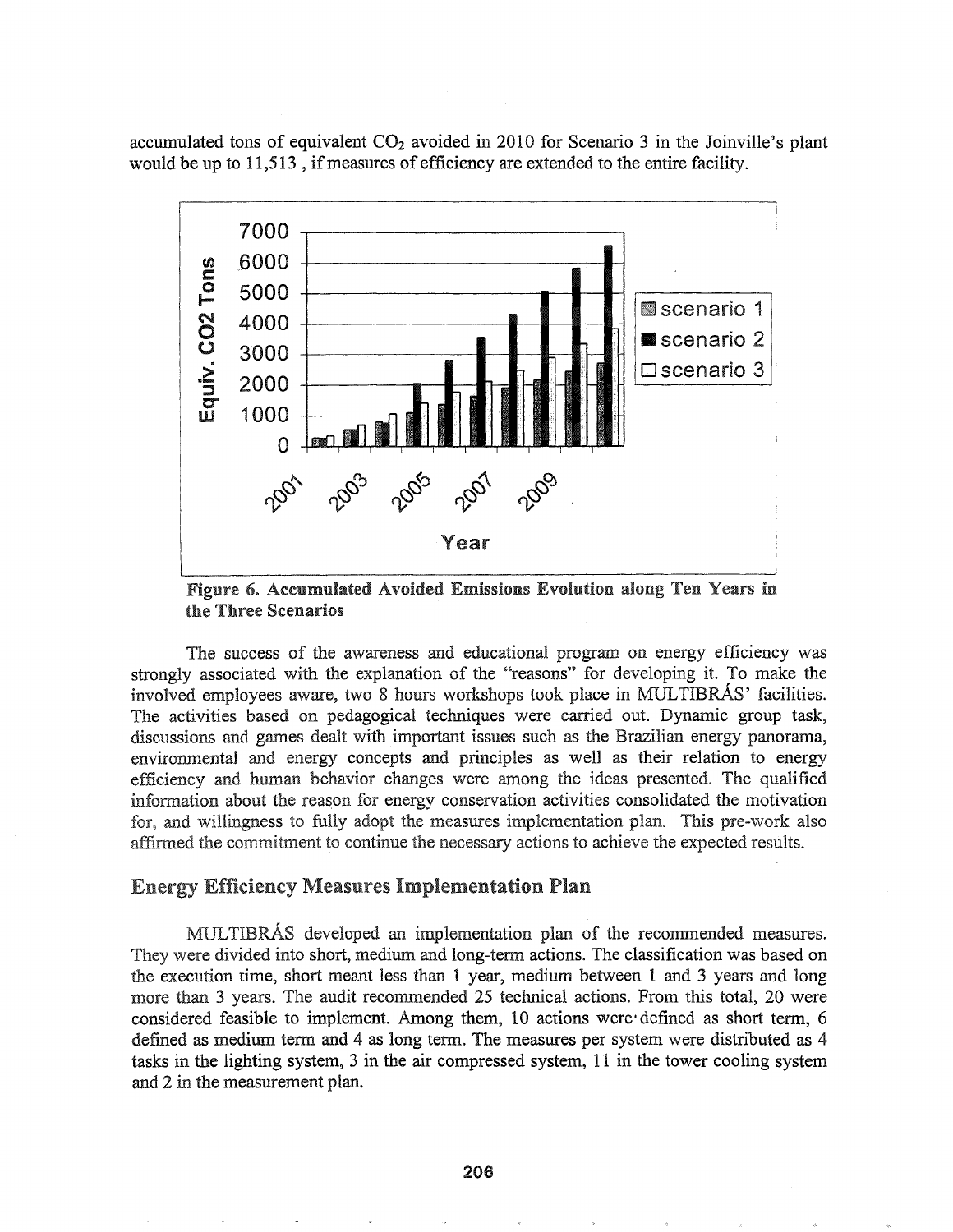# Conclusion

This paper presented the innovative, integrated and comprehensive approach to energy conservation performed by ELETROBRÁS and CEPEL in the MULTIBRÁS facility. The overall scope of activities was pioneering in Brazil. Energy waste based on current practices was evaluated and the greenhouse gases emissions impact over ten years period was assessed considering three different Brazilian power generation mix scenarios. Another innovative feature of this work included the first Monitoring and Targeting Plan on energy efficiency at plant level focused also on emission reduction in the appliance sector in Brazil. The awareness and educational program plus the complete engagement of the management staff were fundamental for the success of the project. Previous programs of a similar nature faced some problems, such as factory management commitment to implement actions, maintenance of efficiency over time, difficulties in obtaining engagement of the managers and employees in the energy efficiency tasks due to the focus on production issues. The project developed in MULTIBRAS minimized all these difficulties.

The assessment of avoided greenhouse gases emissions provided another perspective to this task and was undertaken in response to the Kyoto Protocol and the possibility that it will establish international rights and responsibility to reduce global emissions. Under the Kyoto Protocol, the Clean Development Mechanism (CDM) was created which would allow exchanges of greenhouse gases reduction certificates or credits between developed and developing countries & Although energy efficiency area is one of eligible areas for CDM application, as the developed project is self-financed, it mayor may not be an early credit candidate.

The last point to make in conclusion, is that while the emissions reductions and energy efficiency savings at the MULTIBRAS factory level are important, the products (refrigerators) manufactured in these factories, make an even more important contribution in their own right. MULTIBRAs, and other companies in the Brazilian appliance sector, have made and are achieving very meaningful reductions in the amount of energy refrigerators consumption during their long operating lifetimes with no mandatory governmental program or law. The energy consumed to produce a refrigerator is far less than the energy used during its lifetime. Therefore, any national policy designed to reduce emissions associated with refrigerator production should ensure that capital is devoted to better use, and not focused to an excessive degree on achieving improvements at the factory level at the expense of improvements in the efficiency of the product itself.

### **References**

- et~ 2000\$ *Diagn6stico Energetico na Unidade Fabril da MULTIBRAs em* Joinville-SC. Technical Report ADG/DUE. Centro de Pesquisas de Energia Elétrica - CEPEL. Rio de Janeiro, Brazil.
- and Bo Americano. 1999& Avalia~ao *do Impacto Ambiental Global do PROCEL.* Technical Report for PROCELIELETROBRAs. Rio de Janeiro, Brazil.
- [ELETROBRÁS] Centrais Elétricas Brasileiras S.A. 1999. Plano Decenal da Expansão *1998/20078* Rio de Janeiro. Brazil